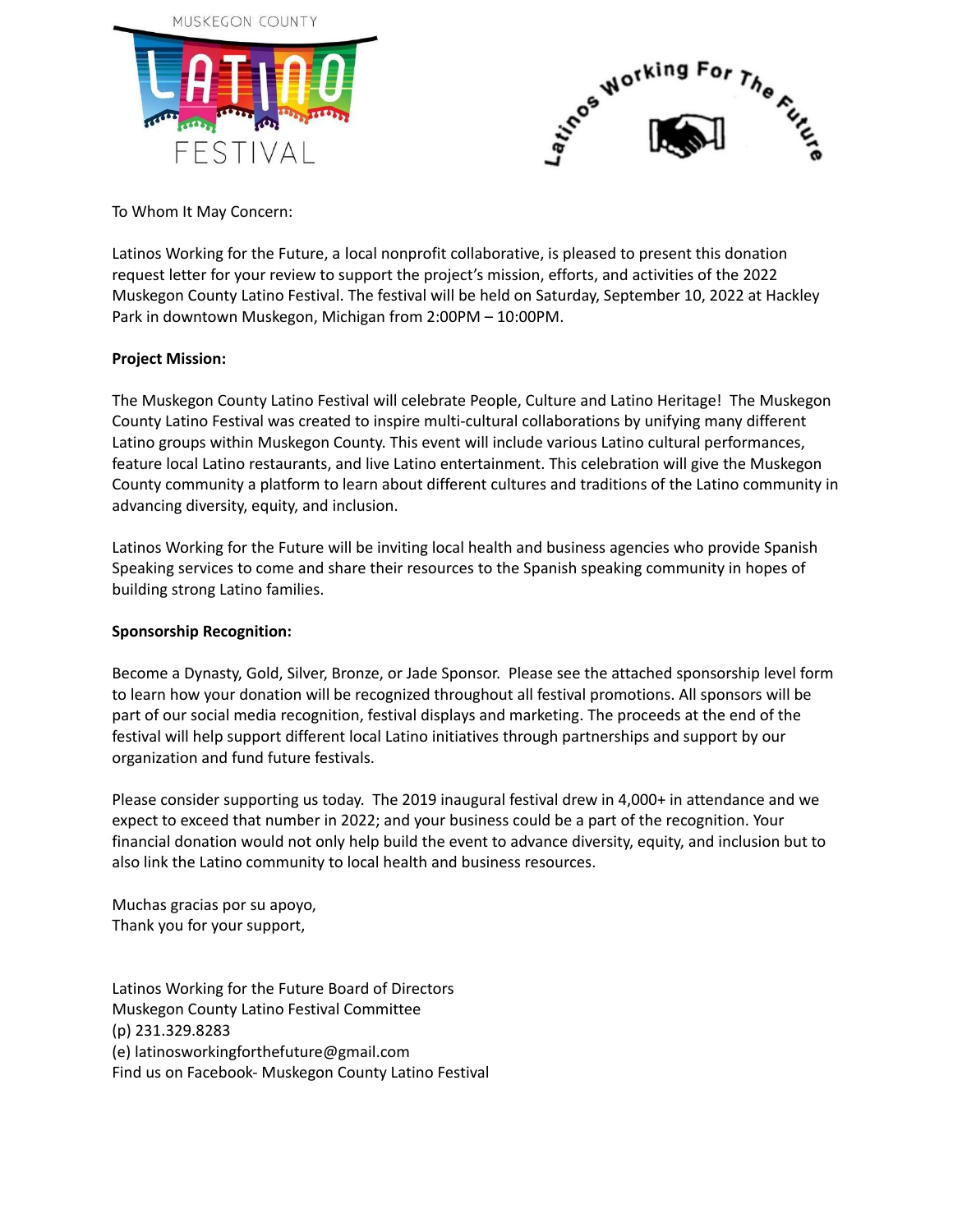



## **Please consider supporting the Muskegon County Latino Festival**

| \$15,000<br><b>Dynasty Sponsor</b> | (Only One Spot) |
|------------------------------------|-----------------|
|------------------------------------|-----------------|

This sponsor will be listed as the PRESENTING SPONSOR of the 2022 Muskegon County Latino Festival. (Dynasty Sponsor (your name here) presents: Muskegon County Latino Festival 2022). **PLUS, you will be listed as the presenting sponsor on ALL Muskegon County Latino Festival promotional events.**

- o Dynasty level gives you sponsorship recognition all throughout the year!
- $\circ$  We place your banner right on the main stage. (Sponsor supplied.)
- o Special recognition at the Festival and speaking time at the opening ceremony.
- o Three additional opportunities to speak during the festival.
- o Named as the presenting sponsor of MCLF '22 with logo on all print materials.
- o Name as sponsor with logo on all MCLF'22 social media.

**Gold Sponsor \$10,000 (Only 3 spots)**

This sponsor will be listed as the MAJOR SPONSOR of the 2022 Muskegon County Latino Festival. **PLUS, you will be listed as the major sponsor on ALL Muskegon County Latino Festival promotional events.**

- o Gold level gives you sponsorship recognition all throughout the year!
- $\circ$  We place your banner at the fencing closest to the stage area. (Sponsor supplied.)
- $\circ$  Special recognition at the Festival and speaking time at the opening ceremony
- o Two additional opportunities to speak during the festival.
- o Named as the major sponsor of the MCLF'22 with logo on all print materials.
- o Name as sponsor with logo on all MCLF'22 social media.

**Silver Sponsor \$5,000 (Only 5 spots)** This sponsor will be listed as the MINOR SPONSOR of the 2022 Muskegon County Latino Festival.

**PLUS, you will be listed as a minor sponsor on ALL Muskegon County Latino Festival promotional events.**

- $\circ$  Silver level gives you name recognition all throughout the year!
- $\circ$  We place your banner at the fencing closest to the stage area. (Sponsor supplied.)
- o Special Recognition at opening ceremony.
- o One speaking opportunity during event.
- o Name as sponsor (no Logo) of the MCLF'22 on all print materials.